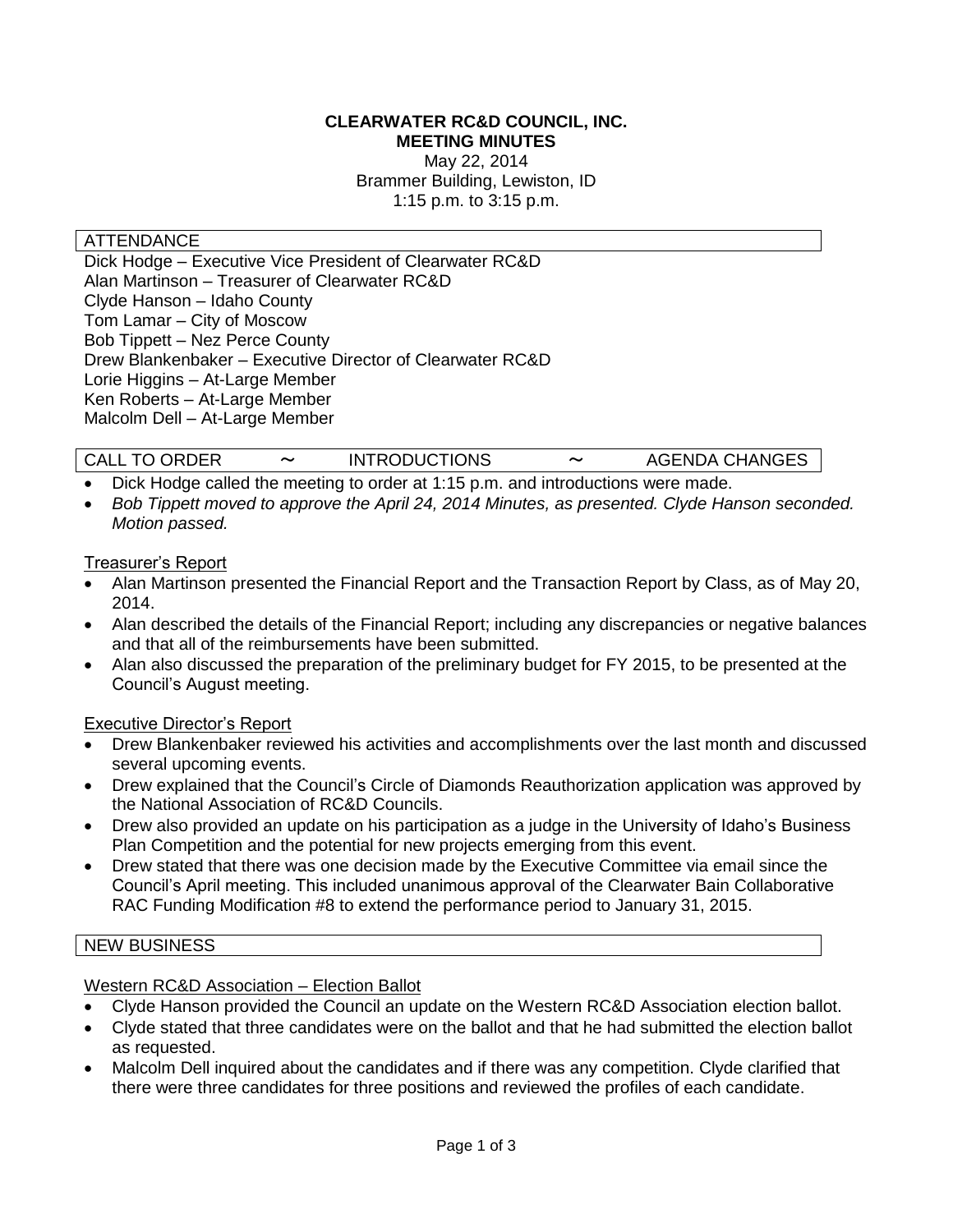The election will be finalized at the Western RC&D Association meeting taking place in Mobile, AL at the National conference.

### Council Website Preview

- Drew invited the Council members to review the updates to the Council website. The website is located at [www.clearwaterrcd.org.](http://www.clearwaterrcd.org/)
- Council members were invited to review and ask questions on a live preview of the website.

## 2014 Sixth Grade Forestry Tour – Council Sponsorship

- Drew presented the 2014 Sixth Grade Forestry Tour request for financial support. Drew reviewed the Council's previous support of the Tour and the Council reviewed the request letter from the University of Idaho Extension.
- *Ken Roberts moved to provide the Council's support of the Forestry Tour in the amount of \$300 given the previous support amounts and provided that there are sufficient funds in the Council's budget. Tom Lamar seconded. Motion passed.*

## Idaho Fish & Game – Cooperative Project Agreement

- Drew presented the final draft of a Cooperative Agreement between the Idaho Department of Fish & Game (IDFG) and the Council. Drew explained that the Agreement would provide for a funding mechanism to support the work and contribution of the IDFG to the Clearwater Basin Collaborative, specifically their work on the Wildlife Habitat Restoration Initiative.
- *Clyde Hanson moved to approve the Cooperative Agreement and directed staff to gather appropriate signatures on the Agreement. Alan Martinson seconded. Motion passed.*

### Clearwater Basin Collaborative – RAC Funding New Agreement

- Drew presented the North Central Idaho Resource Advisory Committee project proposal for the Clearwater Basin Collaborative. Drew explained that the project proposal was approved in the amount of \$60,000 and that the necessary forms and applications are needed to move forward with executing the new cost share agreement.
- *Ken Roberts moved to approve the submission of the RAC funding application materials and to gather the appropriate signatures. Clyde Hanson seconded. Motion passed.*
- Drew explained that the actual cost share agreement would come before the Council at a future date.

# OLD BUSINESS

Idaho Firewise – New Professional Services Agreement

- Drew Blankenbaker presented the final draft of the Professional Services Agreement for the Project Manager position for Idaho Firewise. The Council reviewed the agreement at their April meeting and the documents were made ready for Council approval.
- *Malcolm Dell moved to approve the Professional Services Agreement and Scope of Work and directed staff to gather appropriate signatures on the Agreement. Alan Martinson seconded. Motion passed.*

Greater Palouse Meat Producers Feasibility – Update

 Drew Blankenbaker provided a brief update on the Greater Palouse Meat Producers work and Jacqui Gilbert will provide an update on the project at the Council's June meeting.

COMMITTEE REPORTS